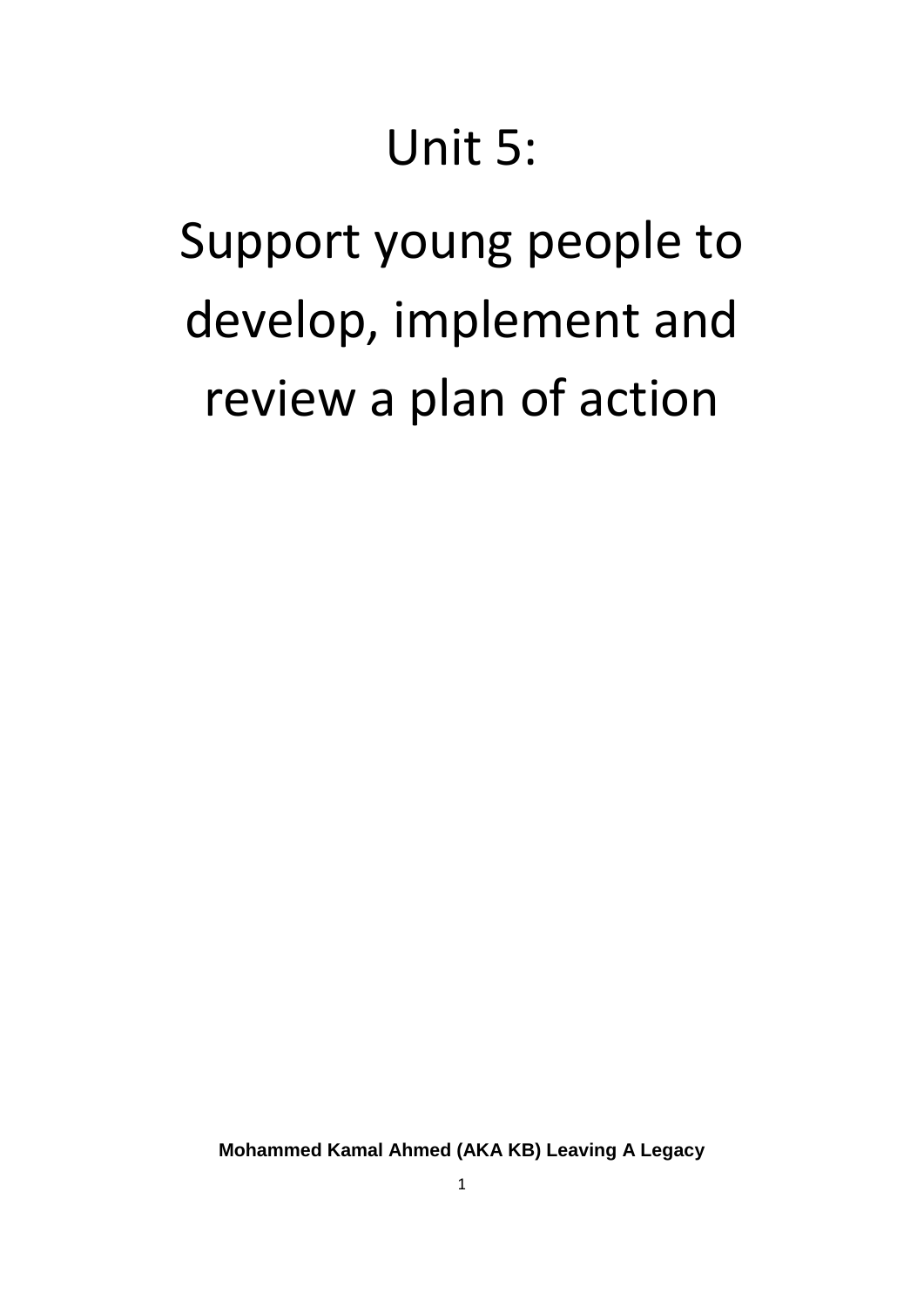## **1.1 Explain why young people should be encouraged to develop a personal action plan to support their future development**

The practice allows young people to be able to identify and analyse their personal and developmental needs that will assist them to get to where they want to be. The task involves setting and agreeing targets and goals, those that are achievable in the short term, to analysing medium and long term goals.

It also allows young people to identify additional support and training needed and attend seminars and workshops where necessary, allowing a young person to plan positively to achieve them. This enables young people to take responsibility for their own lives and on the decisions they make for themselves, focusing on real target setting, practicalities and barriers and reviewing them at a later stage.

# **1.2 Evaluate the role of the support worker in encouraging young people to develop the action plan**

The support worker should encourage this method of planning and promote its benefits through its centre of activity. The support worker needs to organise a time, venue or place where this process can be managed and delivered effectively. They need to answer questions that young people pose to them and respond positively with the young person in mind to facilitate their personal learning targets and be aware of the current economic climate, the new student fees, the lack of jobs, etc.

The support worker also has the responsibility of reviewing the young persons action plan at regular agreed intervals and this will keep young people on track to achieving their desire goals.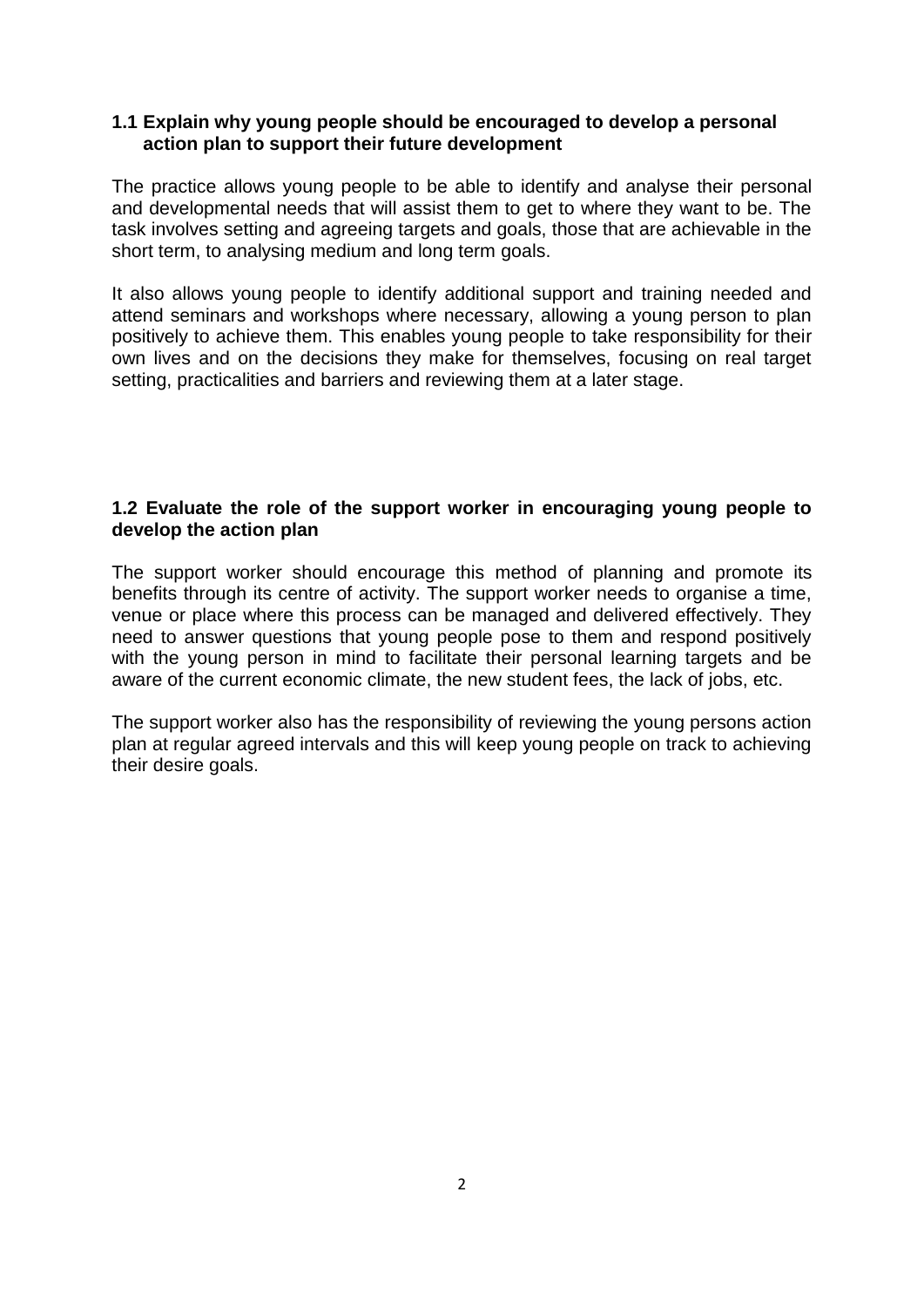# **2.1 Explain the preliminary and preparatory actions to take when supporting young people to develop an action plan**

The first Stage is that we need to be able to support young people to develop an action plan and if staff training is needed then attendance is a must. The next stage of the preliminary actions is to discuss and explain to young people the importance and benefits of developing an action plan and how it can help support and guide them to make positive choices in life and show examples where possible. We do this by establishing a good relationship with young people to the point where they can come and discuss personal matters, urgent and non urgent items with staff, only then can we start this next stage of support.

This rapport which we have built allows support workers to analyse the young person's level of understanding, commitment, constraints, potential and what they really want to do in life. Our approach should be non judgemental but we should use all the skills and tools of active listening, giving feedback, provide reassurance and set realistic goals. This not only gives comfort to the young person but enables workers to draw a picture of that young person and understand their current developmental progression allowing us to ask open and closed questions to develop an action plan.

Which leads us onto the second stage, of developing an action plan for the young person where we need to set specific, measurable, attainable, and realistic goals that can be achieves within a time frame (SMART). These need to be agreeable goals, broken down into bite size pieces and reviewed at a later date.

# **3.1 Give examples from own practice of support required by young people implementing actions within their plan.**

- Learning mentor
- Transitional support worker helping NEET young people
- CV and personal statement writing
- GCSE booster classes: identify private tuition and additional classes
- Soft skills: Interview & employability skills
- Online job applications
- Research in course subjects and educational institutes
- Careers services for part time jobs, work experiences, and apprenticeship schemes